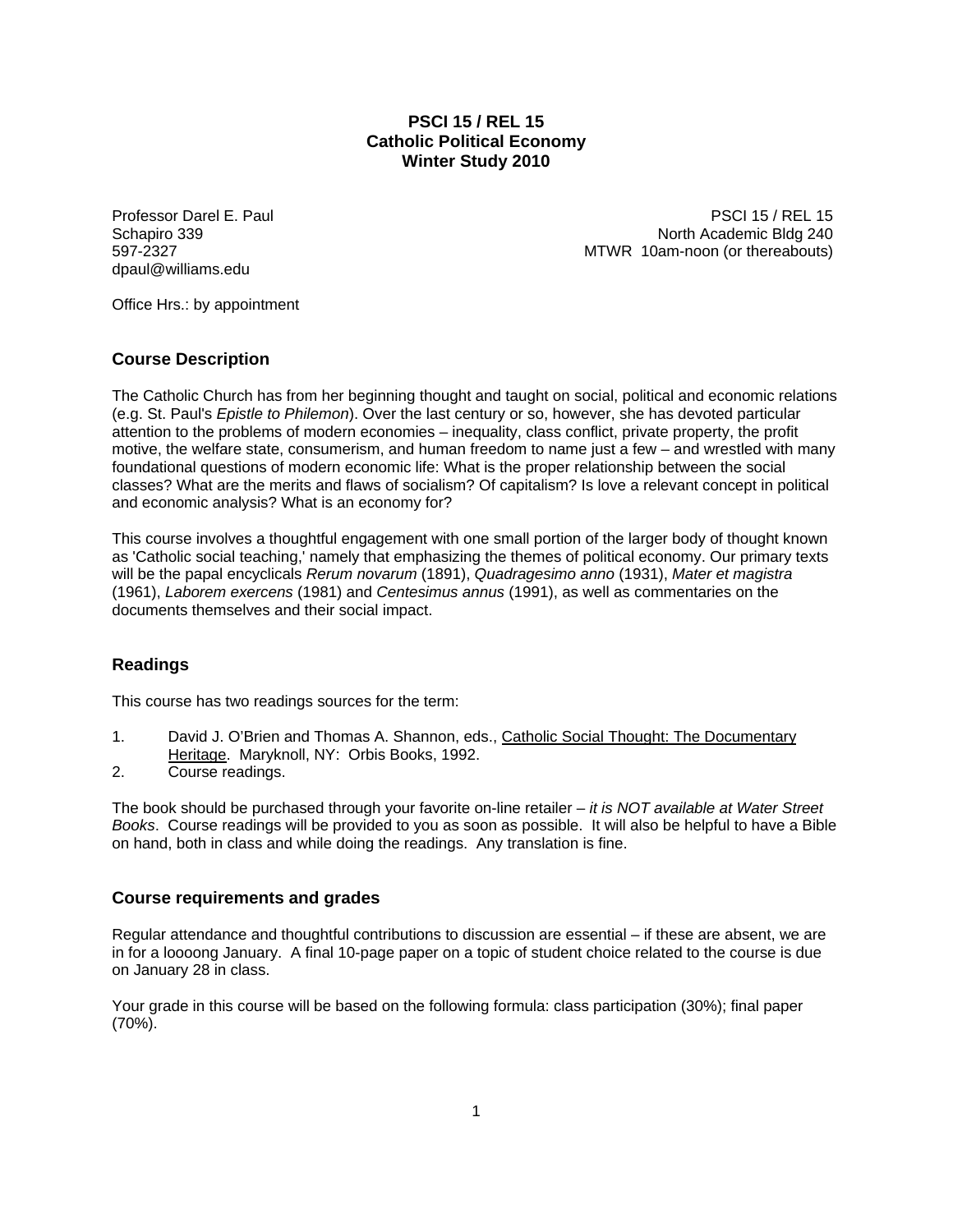# **Course Calendar**

## **Jan. 4 AN INTRODUCTION TO CATHOLIC SOCIAL THOUGHT**

• Frederic L. Pryor, "The Roman Catholic Church and the economic system: A review essay," Journal of Comparative Economics 17 (1993), pp. 129-150.

### **Jan. 5 CATHOLIC POLITICAL ECONOMY AND MAINSTREAM ECONOMICS**

• Albino Barerra, Modern Catholic Social Documents and Political Economy. Washington, DC: Georgetown University Press, 2001, pp. 121-162.

### **Jan. 6 NATURAL LAW**

John Goyette et al., eds., St. Thomas Aquinas and the Natural Law Tradition: Contemporary Perspectives. Washington, DC: Catholic University of America Press, 2004, pp. 3-39.

### **Jan. 7 HUMAN RIGHTS**

- Jacques Maritain, Man and the State. Chicago: University of Chicago Press, 1951, pp. 80-84, 95-107.
- Ernest L. Fortin, "Sacred and inviolable: *Rerum novarum* and natural rights," in Human Rights, Virtue and the Common Good: Untimely Meditations on Religion and Politics. Lanham, MD: Rowman & Littlefield, 1996, pp. 191-222.

### **Jan. 11 RERUM NOVARUM – TEXT**

• O'Brien and Shannon, pp. 12-39

### **Jan. 12 RERUM NOVARUM – COMMENTARY**

- Thomas A. Shannon, "Commentary on *Rerum novarum (The Condition of Labor)*," in Kenneth R. Himes, ed., Modern Catholic Social Teaching: Commentaries and Interpretations. Washington, DC: Georgetown University Press, 2005, pp. 127- 150.
- Mary E. Hobgood, Catholic Social Teaching and Economic Theory: Paradigms in Conflict. Philadelphia: Temple University Press, 1991, pp. 106-112.

# **Jan. 13 QUADRAGESIMO ANNO – TEXT**

• O'Brien and Shannon, pp. 40-79.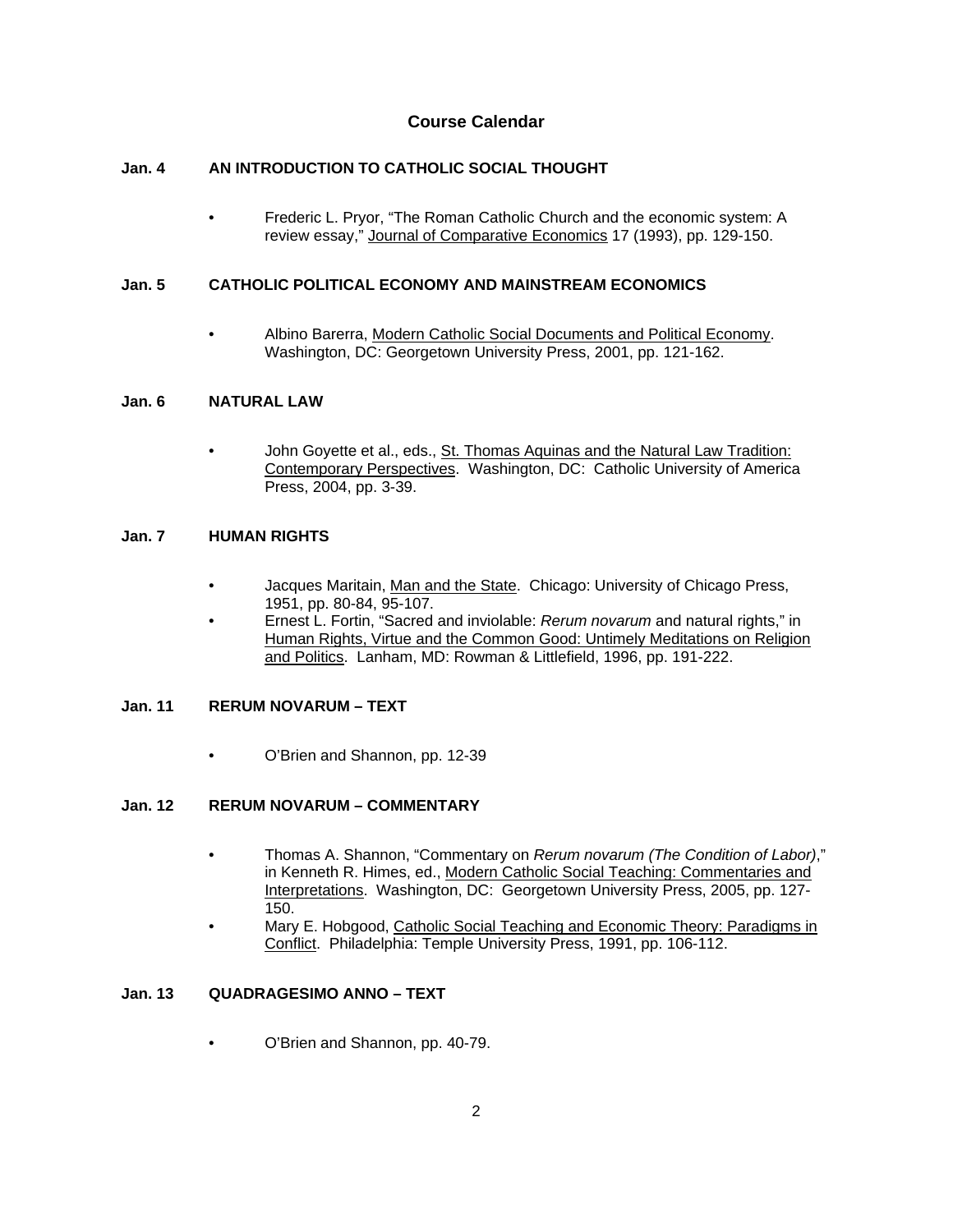#### **Jan. 14 QUADRAGESIMO ANNO – COMMENTARY**

- Christine Firer Hinze, "Commentary on *Quadragesimo anno (After Forty Years)*," in Kenneth R. Himes, ed., Modern Catholic Social Teaching: Commentaries and Interpretations. Washington, DC: Georgetown University Press, 2005, pp. 151-155, 167-174.
- Thomas C. Kohler, "Quadragesimo Anno," in George Weigel and Robert Royal, eds., A Century of Catholic Social Thought. Washington, DC: Ethics and Public Policy Center, 1991, pp. 27-43.
- Mary E. Hobgood, Catholic Social Teaching and Economic Theory: Paradigms in Conflict. Philadelphia: Temple University Press, 1991, pp. 112-123.

#### **Jan. 18 MATER ET MAGISTRA – TEXT**

• O'Brien and Shannon, pp. 82-128.

## **Jan. 19 MATER ET MAGISTRA – COMMENTARY**

- Marvin L. Mich, "Commentary on *Mater et magistra (Christianity and Social Progress)*," in Kenneth R. Himes, ed., Modern Catholic Social Teaching: Commentaries and Interpretations. Washington, DC: Georgetown University Press, 2005, pp.191-98, 205-216.
- Robert A. Sirico, "Mater et Magistra," in in George Weigel and Robert Royal, eds., A Century of Catholic Social Thought. Washington, DC: Ethics and Public Policy Center, 1991, pp. 45-59.
- Mary E. Hobgood, Catholic Social Teaching and Economic Theory: Paradigms in Conflict. Philadelphia: Temple University Press, 1991, pp. 132-142.

#### **Jan. 20 LABOREM EXERCENS – TEXT**

• O'Brien and Shannon, pp. 350-392.

#### **Jan. 21 LABOREM EXERCENS – COMMENTARY**

- Marvin L. Mich, "Commentary on *Mater et magistra (Christianity and Social Progress)*," in Kenneth R. Himes, ed., Modern Catholic Social Teaching: Commentaries and Interpretations. Washington, DC: Georgetown University Press, 2005, pp.191-98, 205-16.
- Robert A. Sirico, "Mager et Magistra," in in George Weigel and Robert Royal, eds., A Century of Catholic Social Thought. Washington, DC: Ethics and Public Policy Center, 1991, pp. 45-59.
- Mary E. Hobgood, Catholic Social Teaching and Economic Theory: Paradigms in Conflict. Philadelphia: Temple University Press, 1991, pp. 132-42.